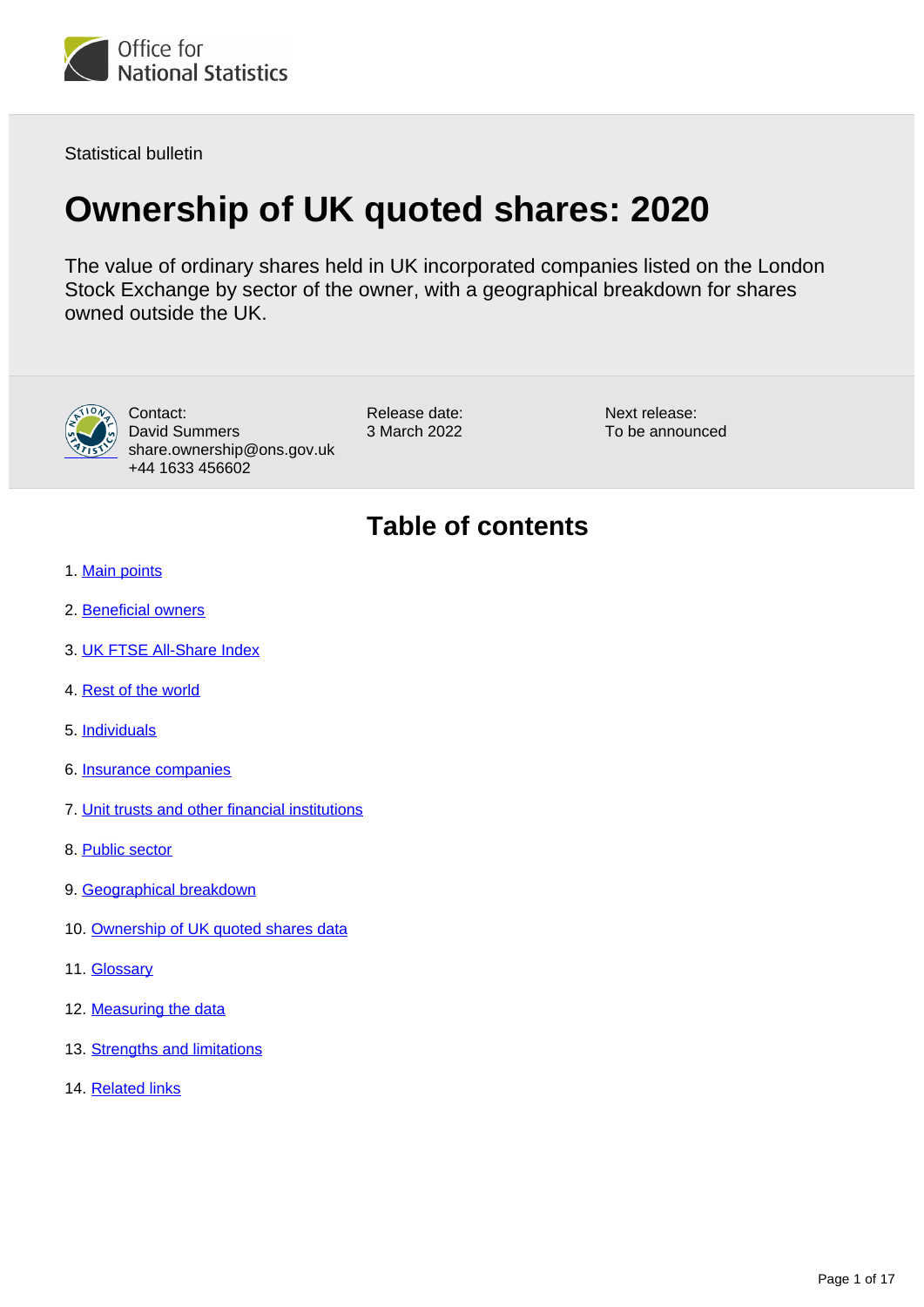# <span id="page-1-0"></span>**1 . Main points**

- At the end of 2020, shares in quoted UK-domiciled companies listed on the London Stock Exchange (LSE) were worth a total of £2.17 trillion.
- The proportion of UK shares held in the rest of the world increased again to set a record high, at 56.3% of the value of the UK stock market.
- The proportion of UK shares held by UK-resident individuals fell to 12%, down by 1.3 percentage points from 2018.
- The proportion of UK shares held by other financial institutions rose by 4.6 percentage points to 12.8%, the highest on record.
- Unit trusts' proportion fell to 7.4%, down 2.0 percentage points from 2018.
- Insurance companies' share of the market continued to fall and stood at 2.5%, down 1.4 percentage points from 2018.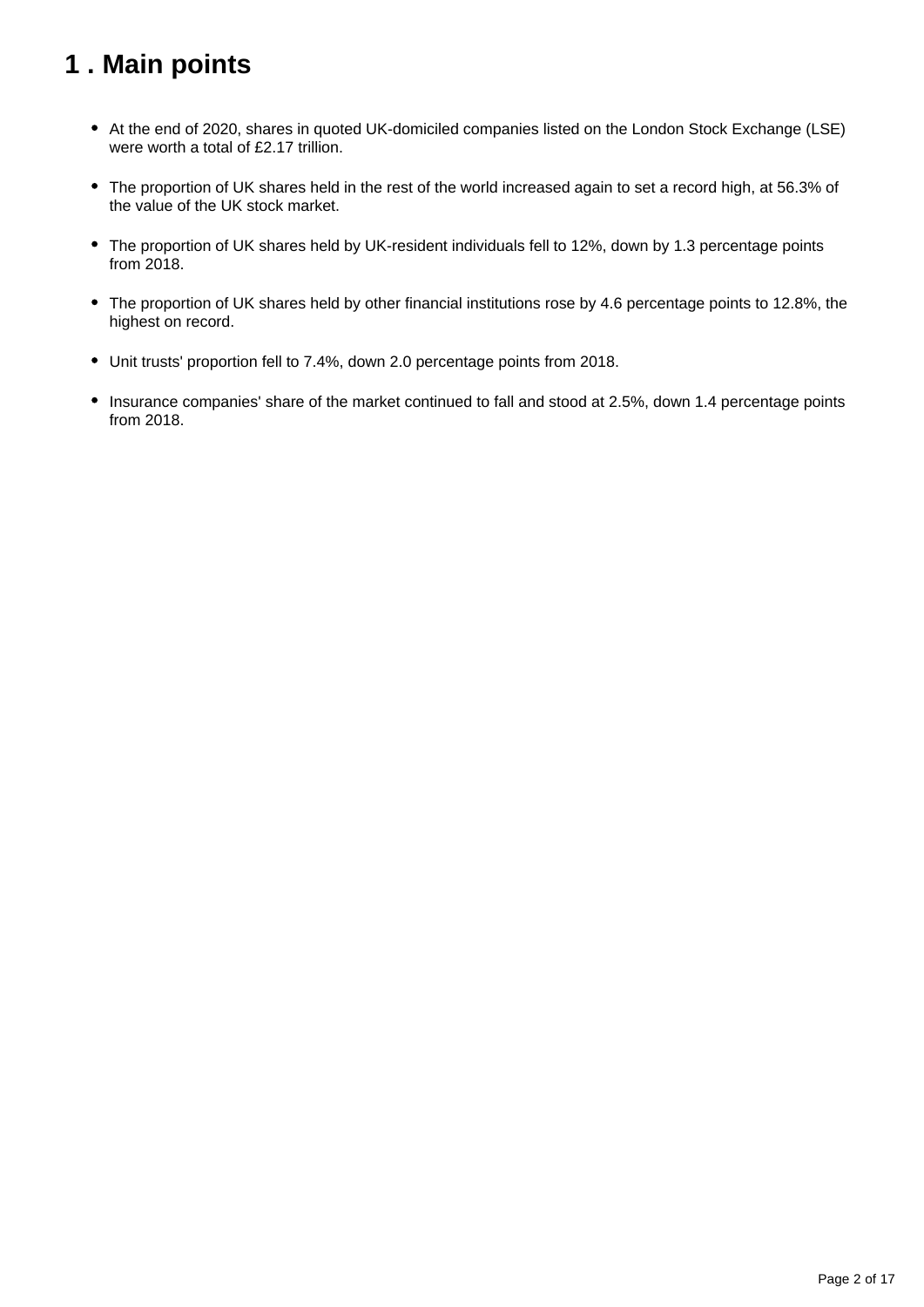# <span id="page-2-0"></span>**2 . Beneficial owners**

### **Figure 1: Rest of the world dominates ownership of UK quoted shares**

### **Beneficial owners of UK quoted shares at 31st December 2020**

## Figure 1: Rest of the world dominates ownership of UK quoted shares

Beneficial owners of UK quoted shares at 31st December 2020



#### **Source: Office for National Statistics**

#### **Notes:**

- 1. Components may not sum because of rounding.
- 2. Public sector comprises local government, central government, and public corporations.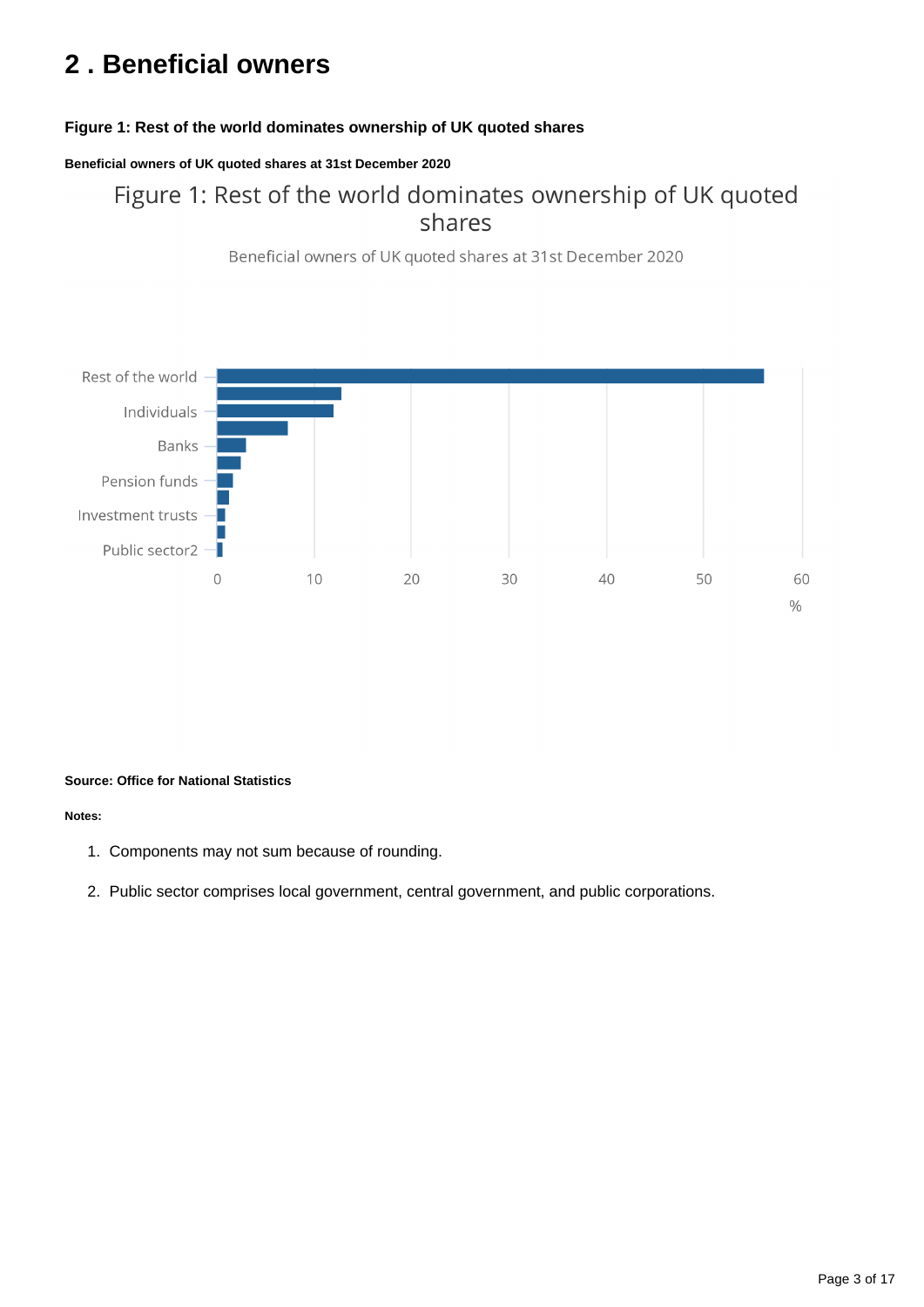| Table 1: Beneficial ownership of UK shares by value |  |
|-----------------------------------------------------|--|
| At 31 December for 2014, 2016, 2018 and 2020        |  |

|                                            | <b>Percent</b> |     |                | £ billion                |                                                         |                             |       |       |
|--------------------------------------------|----------------|-----|----------------|--------------------------|---------------------------------------------------------|-----------------------------|-------|-------|
|                                            |                |     |                | 2014 2016 2018 2020 2014 |                                                         | 2016                        | 2018  | 2020  |
| Rest of the world                          |                |     | 53.7 53.9 55.7 | 56.3                     |                                                         | 1073.6 1100.5 1098.2 1220.5 |       |       |
| <b>Other financial institutions</b>        | 7.1            | 8.1 | 8.2            | 12.8                     | 142.5                                                   | 166.1                       | 162.6 | 277.8 |
| <b>Individuals</b>                         | 12.4           |     | 12.3 13.3 12.0 |                          | 247.5                                                   | 251.5                       | 261.8 | 261.2 |
| Unit trusts                                | 9.1            | 9.5 | 9.4            | 7.4                      | 181.4                                                   | 193.7                       | 185.1 | 160.9 |
| <b>Banks</b>                               | 1.4            | 1.8 | 2.1            | 3.1                      | 27.8                                                    | 36.7                        | 41.0  | 67.4  |
| <b>Insurance companies</b>                 | 5.9            | 4.9 | 3.9            | 2.5                      | 118.3                                                   | 100.3                       | 76.9  | 54.9  |
| <b>Pension funds</b>                       | 3.0            | 3.0 | 2.2            | 1.8                      | 60.0                                                    | 60.6                        | 44.1  | 39.3  |
| <b>Private non-financial companies 2.0</b> |                | 2.2 | 2.1            | 1.4                      | 39.2                                                    | 45.0                        | 40.5  | 30.7  |
| <b>Investment trusts</b>                   | 1.8            | 2.1 | 1.3            | 1.0                      | 36.0                                                    | 42.6                        | 26.0  | 21.7  |
| <b>Charities</b>                           | 1.1            | 1.0 | 0.9            | 0.9                      | 22.8                                                    | 20.7                        | 18.1  | 19.1  |
| Public sector <sup>2</sup>                 | 2.6            | 1.1 | 0.9            | 0.7                      | 51.8                                                    | 22.6                        | 17.4  | 15.0  |
| Total <sup>1</sup>                         |                |     |                |                          | 100.0 100.0 100.0 100.0 2,000.8 2,040.4 1,971.7 2,168.5 |                             |       |       |

Source: Office for National Statistics

Notes

- 1. Components may not sum because of rounding.
- 2. Public sector comprises local government, central government, and public corporations.

Rest of the world shareholdings continued their rise from previous years as shown in Table 1. Other financial institutions' market share has seen a large rise since 2018 and they are now the second largest proportion. Individuals, although remaining stable in comparison with previous years, are now the third largest proportion.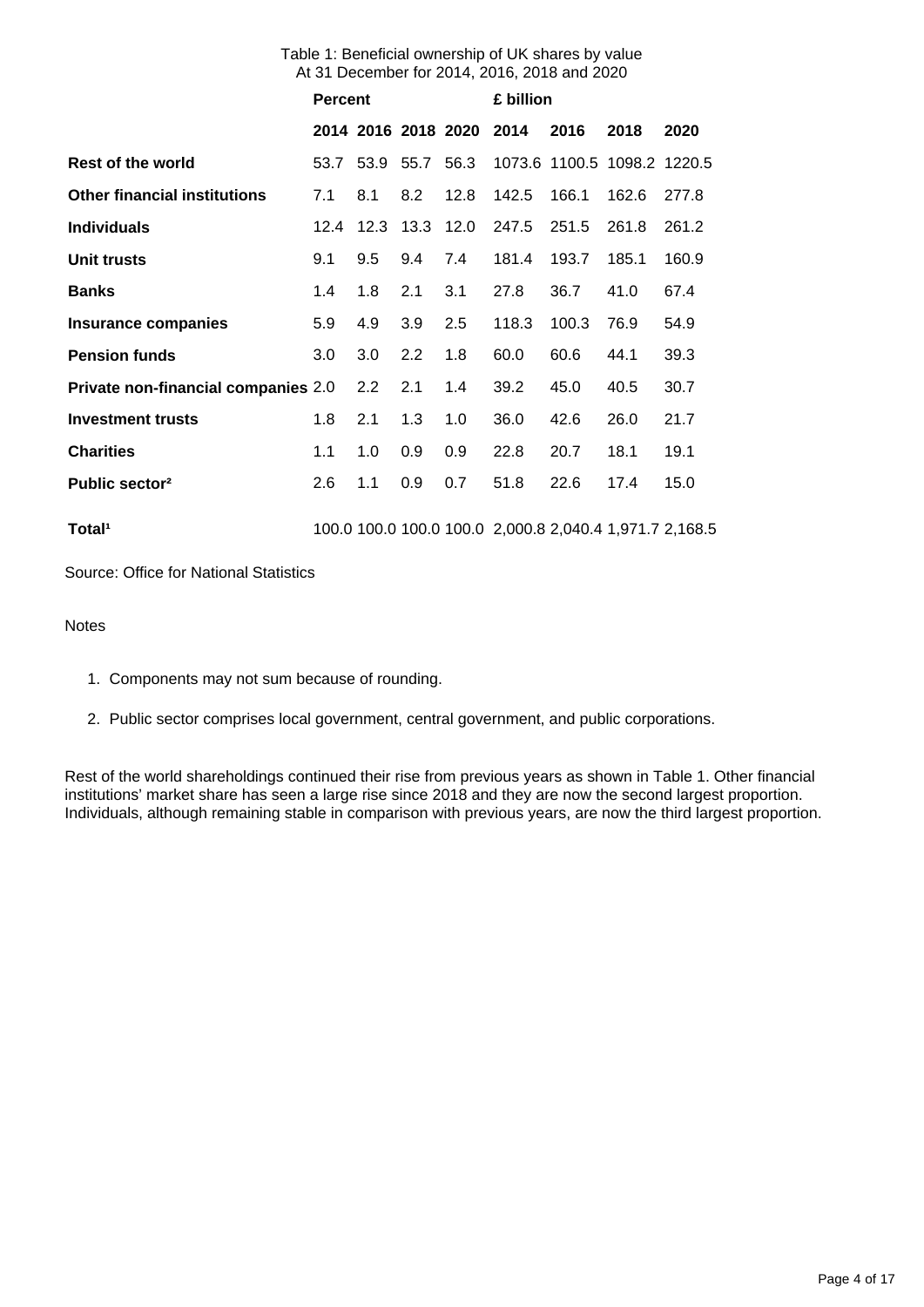Table 2: Holdings of FTSE 100, Alternative Investment Market (AIM) and other quoted companies by beneficial owner

|                                     |                |           | At 31 December 2020       |
|-------------------------------------|----------------|-----------|---------------------------|
|                                     | <b>Percent</b> |           |                           |
|                                     |                |           | FTSE 100 AIM Other quoted |
| <b>Rest of the world</b>            | 58.3           | 51.0 51.5 |                           |
| <b>Other financial institutions</b> | 13.7           | 8.8       | 11.2                      |
| <b>Individuals</b>                  | 8.4            | 24.0 20.0 |                           |
| Unit trusts                         | 7.1            | 9.0       | 8.1                       |
| Banks                               | 3.8            | 2.4       | 1.3                       |
| <b>Insurance companies</b>          | 2.5            | 1.1       | 2.8                       |
| <b>Pension funds</b>                | 1.8            | 1.7       | 1.8                       |
| Private non-financial companies 1.5 |                | 0.1       | 1.4                       |
| <b>Charities</b>                    | 1.0            | 0.4       | 0.7                       |
| Public sector <sup>2</sup>          | 1.0            | $0.0\,$   | 0.1                       |
| <b>Investment trusts</b>            | 0.9            | 1.5       | 1.2                       |
| Total <sup>1</sup>                  | 100.0          |           | 100.0 100.0               |

Source: Office for National Statistics

### **Notes**

- 1. Components may not sum because of rounding.
- 2. Public sector comprises local government, central government, and public corporations.

The totals in Table 2 indicate the beneficial owner proportions split into different markets and indices. The results should be regarded as indicative because the sample size is too small to use sub-samples for each of the three groups in Table 2. However, the evidence suggests that Alternative Investment Market (AIM) companies are owned to a greater extent by individual shareholders. These firms do not substantially affect the final results because they have a small value compared with the overall value of UK quoted shares.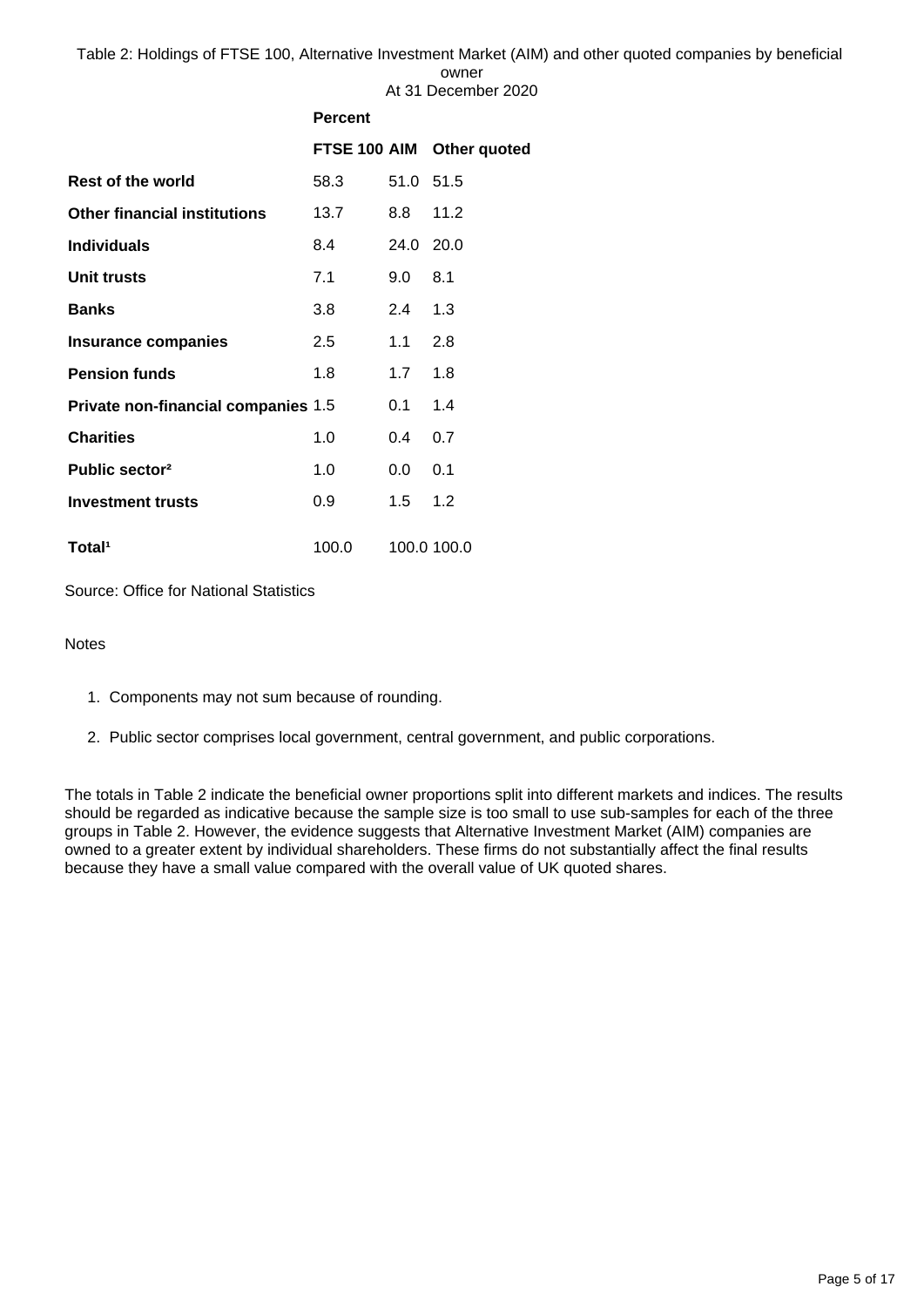# <span id="page-5-0"></span>**3 . UK FTSE All-Share Index**

### **Figure 2: FTSE All-Share Index started to recover towards the end of 2020**

**1997 to 2020**



#### **Source: Office for National Statistics**

The trend of the FTSE All-Share Index can be broken down into crisis points and the recoveries which followed. Figure 2 starts close to the peak of the "dot-com bubble" in the late 1990s; once the speculation bubble burst, the FTSE All-Share Index fell by around 50%. Following this, the stock market value rose, peaking in late 2007. Subsequently, the FTSE All-Share Index fell by around 49% during the 2008 economic downturn, before recovering again.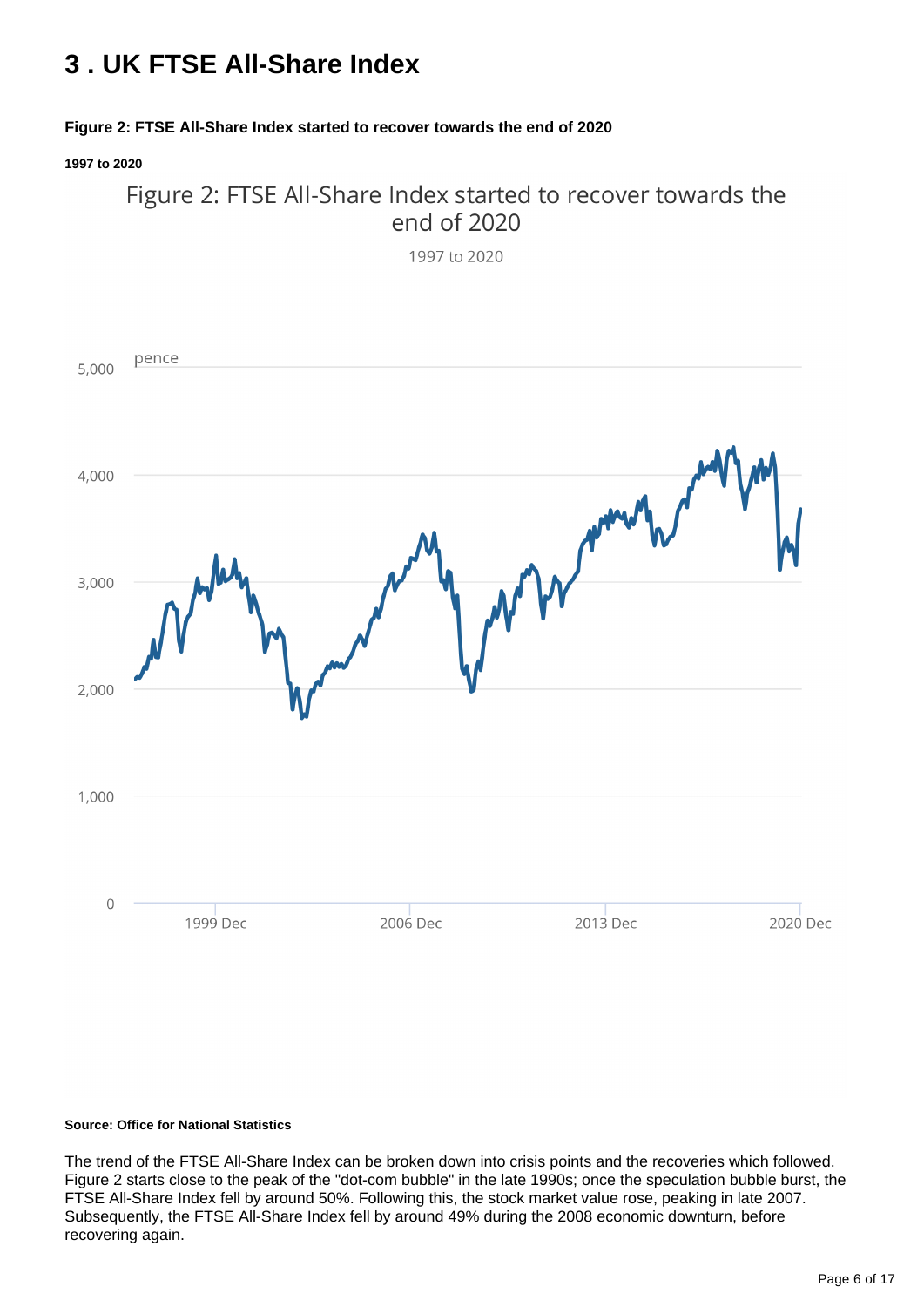By December 2014, the FTSE All-Share Index stood at around its pre-crisis level. The index continued its growth into early 2015 until uncertainty surrounding global economies halted the steady rise in value. There was strong performance throughout 2016, partly because of a fall in the value of sterling helping global firms' market capitalisation.

The value of listed shares in the UK fell dramatically in early 2020 as global companies were affected by the coronavirus (COVID-19) pandemic. Despite a partial bounce back in the summer, share values dropped again because of the return of coronavirus restrictions in the autumn. As a consequence, high levels of economic uncertainty across the financial markets remained. While other markets observed a v-shaped recovery, the UK stock market did not fully recover to pre-coronavirus pandemic levels in 2020. Another potential contributing factor for this was the implementation of the new trading regulations following the end of the UK's transition period with the EU in January 2020.

By the end of 2020, signs of partial recovery were apparent, with UK share liabilities reaching a total of £2.17 trillion. This was up from a low of £1.7 trillion at the end of March 2020. However, this remained well below Quarter 4 (Oct to Dec) 2019 levels of £2.3 trillion.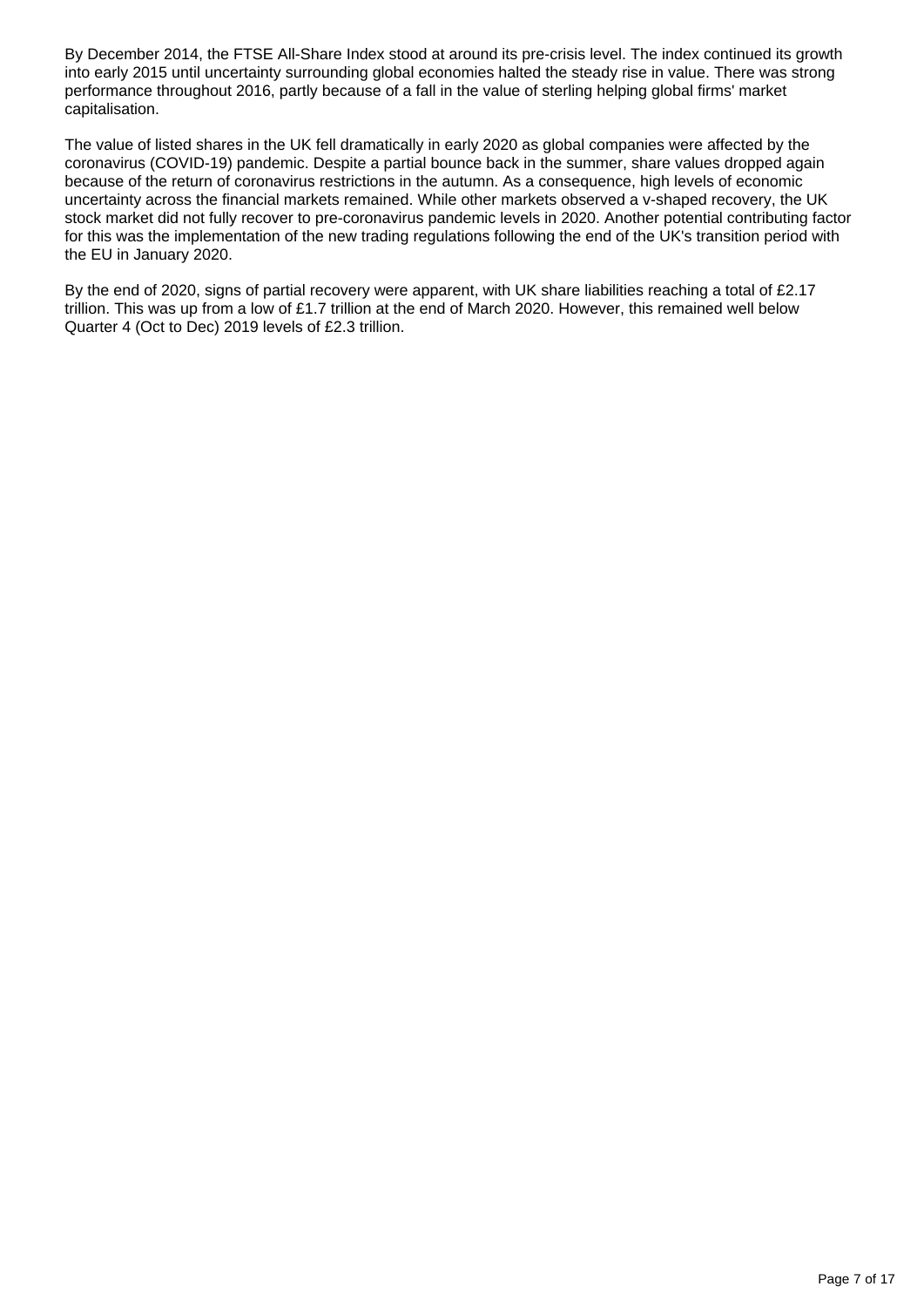# <span id="page-7-0"></span>**4 . Rest of the world**

### **Figure 3: Rest of the world shareholdings have continued to rise**

#### End-year position for selected years, 1963 to 2020<sup>1</sup>

Figure 3: Rest of the world shareholding are have 1998 and led to rise

End-year position for selected yea<sup>09</sup>, figed proportions<sup>2</sup>



#### **Source: Office for National Statistics**

#### **Notes:**

- 1. Share ownership data are not collected for all years.
- 2. The analysis of pooled nominee accounts' allocation of beneficial owners was not updated between 1998 and 2008. Instead, the proportions of the 1997 analysis were used during this period. As such, data between these periods are not directly comparable with data outside this time period.

The proportion of UK-domiciled companies' quoted shares by value owned by investors outside the UK has increased substantially in recent decades. This proportion has continued to increase and stood at 56.3% by the end of 2020. The stable rise since 1994 reflects the increasing internationalisation of the UK stock market, and the increasing ease with which overseas residents can invest in UK quoted shares (for example, through electronic trading platforms). A large proportion of rest of the world shareholdings are investments in large multinational corporations.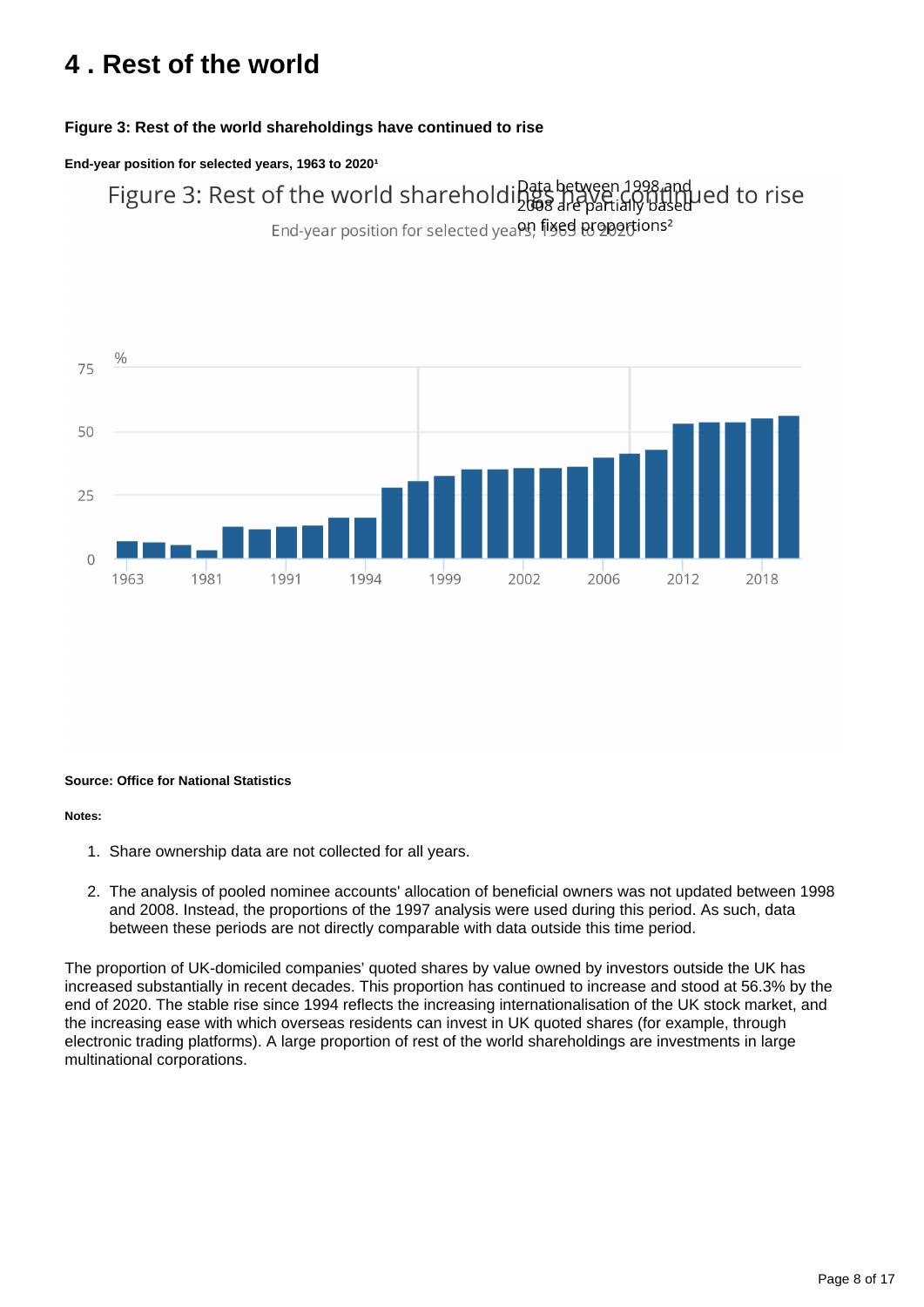# <span id="page-8-0"></span>**5 . Individuals**

### **Figure 4: UK-resident individuals' shareholdings have fallen since 2018**

### End-year position for selected years, 1963 to 2020<sup>1</sup>

Figure 4: UK-resident individuals' since 2018 are partially based on fallen<br>since 2018 fixed proportions<sup>2</sup>

End-year position for selected years, 1963 to 2020<sup>1</sup>



### **Source: Office for National Statistics**

#### **Notes:**

- 1. Share ownership data are not collected for all years.
- 2. The analysis of pooled nominee accounts' allocation of beneficial owners was not updated between 1998 and 2008. Instead, the proportions of the 1997 analysis were used during this period. As such, data between these periods are not directly comparable with data outside this time period.

The proportion of shares held by individuals has declined since 1963, when individuals owned approximately 54.0% of UK quoted shares in terms of total value. At the end of 2020, individuals' shareholdings stood at 12.0%, down from 13.3% in 2018.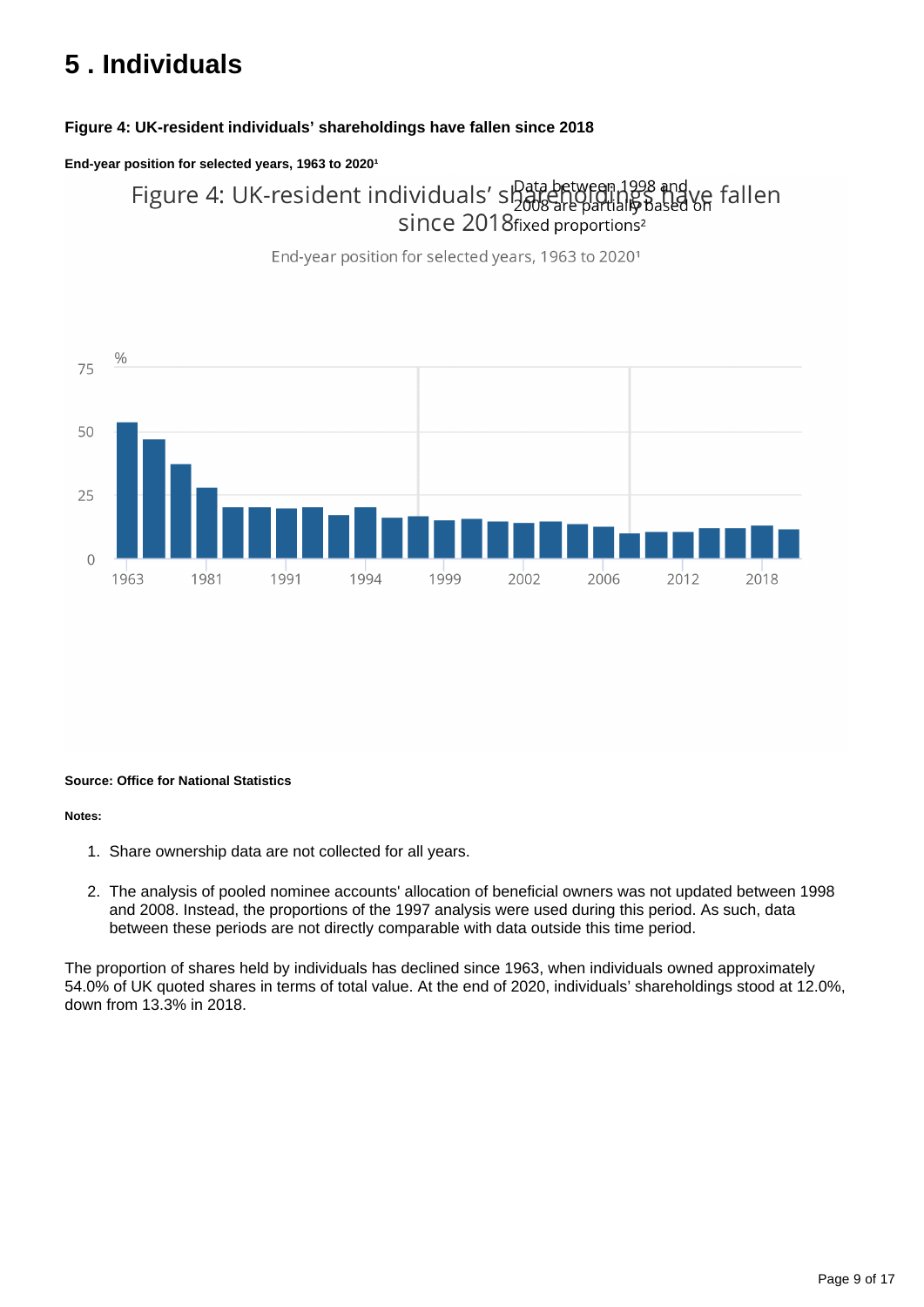## <span id="page-9-0"></span>**6 . Insurance companies**

### **Figure 5: Shareholdings of insurance companies continued a downward trend**

#### End-year position for selected years, 1963 to 2020<sup>1</sup>

Figure 5: Shareholdings of insurance Data between 1998 and tinued a  $\alpha$  downward tremised proportions<sup>2</sup>



End-year position for selected years, 1963 to 2020<sup>1</sup>

#### **Source: Office for National Statistics**

#### **Notes:**

- 1. Share ownership data are not collected for all years.
- 2. The analysis of pooled nominee accounts' allocation of beneficial owners was not updated between 1998 and 2008. Instead, the proportions of the 1997 analysis were used during this period. As such, data between these periods are not directly comparable with data outside this time period.

Insurance companies' proportions in UK quoted shares have fallen since 1997, from a high of 23.6% to the 2020 level of 2.5%, the lowest on record.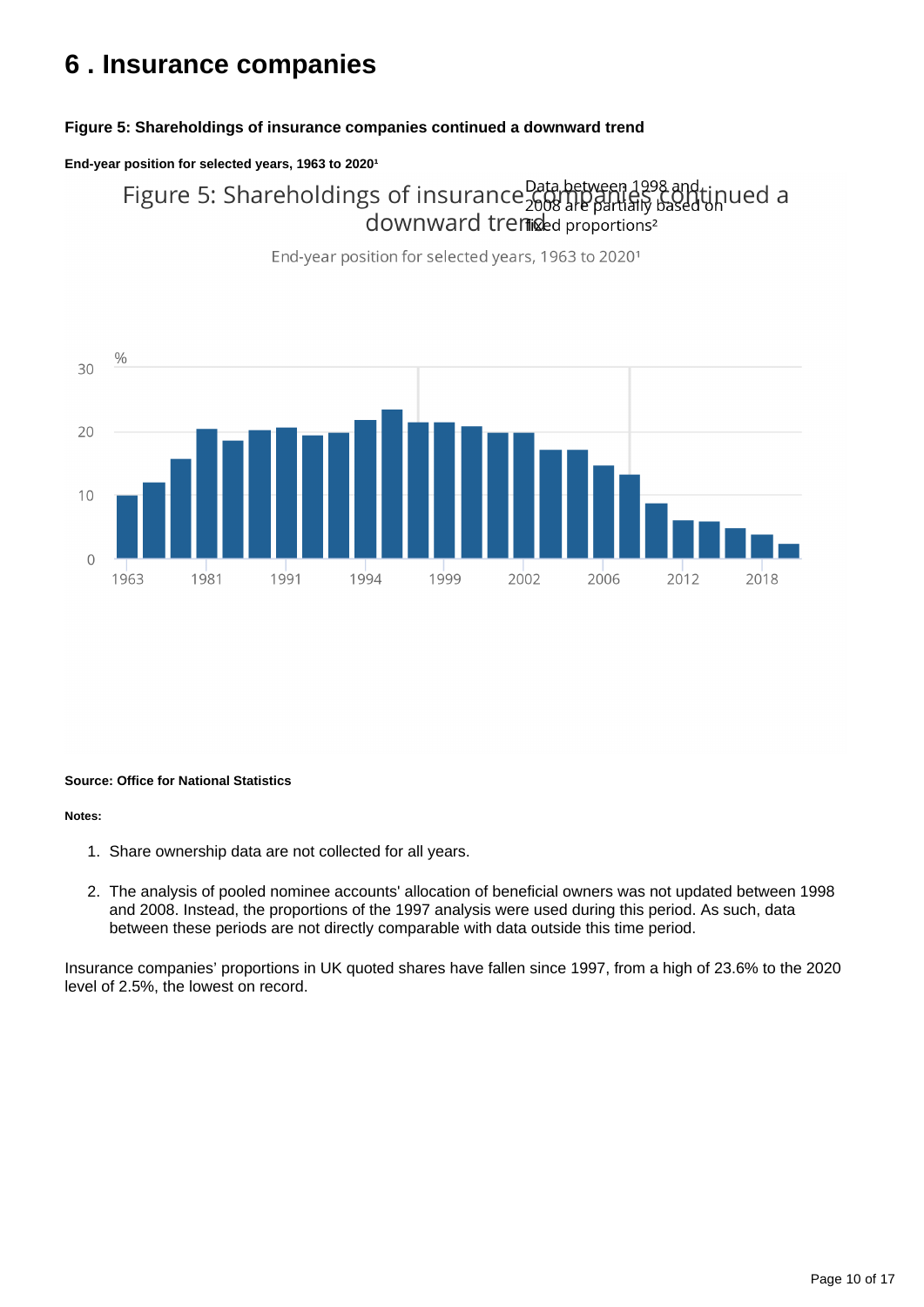# <span id="page-10-0"></span>**7 . Unit trusts and other financial institutions**

### **Figure 6: Shareholdings of unit trusts have seen a sharp fall since 2018**

#### End-year position for selected years, 1963 to 2020<sup>1</sup>

Figure 6: Shareholdings of unit trust bata between 1998 and arp fall  $\frac{2008}{3}$  are partially since 2018 fixed proportions<sup>2</sup>

End-year position for selected years, 1963 to 2020<sup>1</sup>



#### **Source: Office for National Statistics**

#### **Notes:**

- 1. Share ownership data are not collected for all years.
- 2. The analysis of pooled nominee accounts' allocation of beneficial owners was not updated between 1998 and 2008. Instead, the proportions of the 1997 analysis were used during this period. As such, data between these periods are not directly comparable with data outside this time period.

The 2020 estimate for unit trusts' proportion in UK quoted shares has fallen sharply to 7.4% from the record high of 9.5% in 2016 and 9.4% in 2018.

Between 1998 and 2008, it was assumed that 3% of the value of shares held by multiple-ownership pooled nominee accounts would have underlying ownership by unit trusts. An exercise to update the sector allocations in 2010 suggested that 13% of these holdings were owned by unit trusts. This had a large impact on the results for 2010, because pooled nominees are such a large proportion of UK quoted shares. Consequently, comparisons in the intermediate years between 1997 and 2010 should not be made.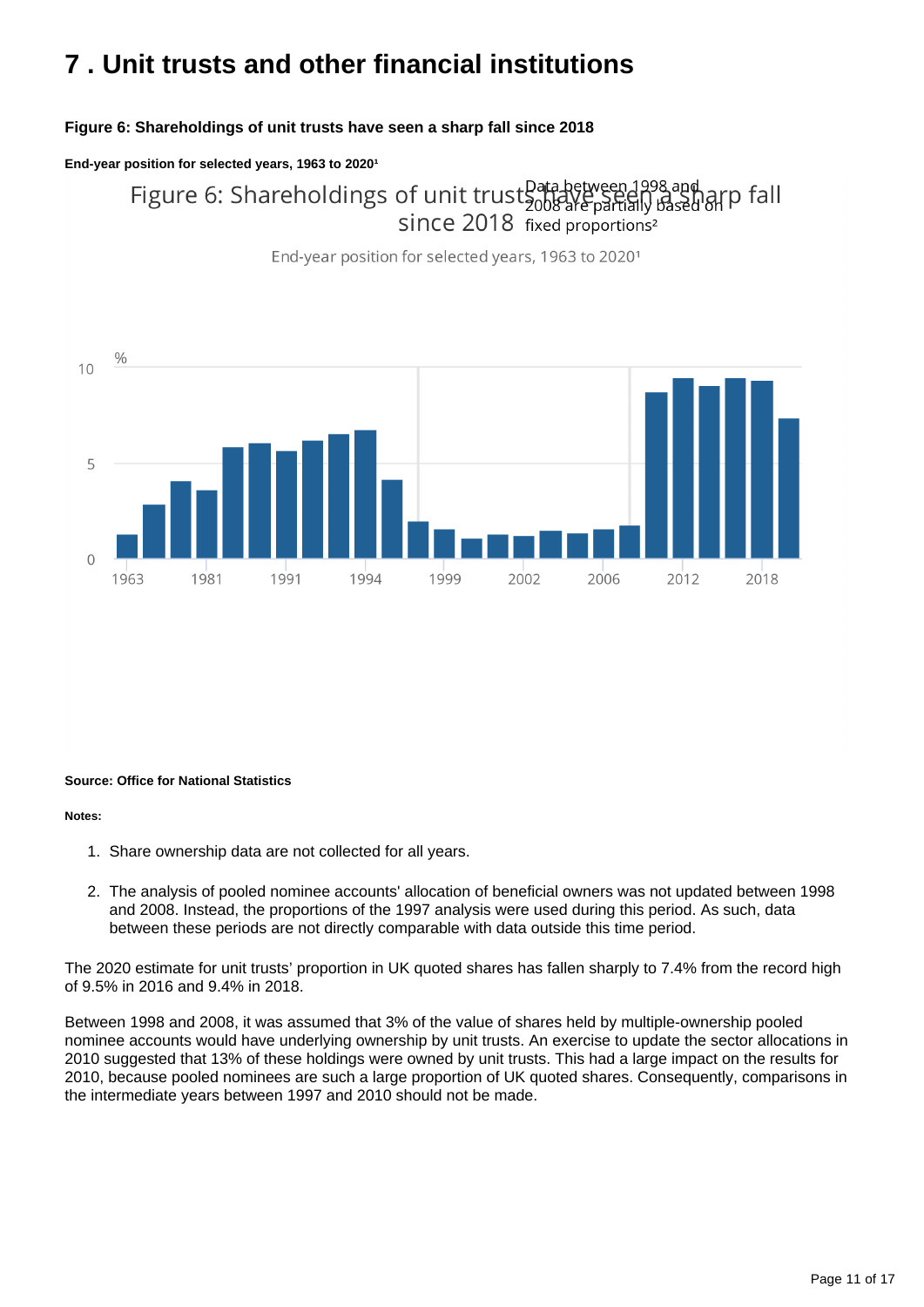#### End-year position for selected years, 1963 to 2020<sup>1</sup>

## Figure 7: Shareholdings of other finance are between 1998 and pcreased sharply to 12.8 and proportions<sup>2</sup>

End-year position for selected years, 1963 to 2020<sup>1</sup>



#### **Source: Office for National Statistics**

#### **Notes:**

- 1. Share ownership data are not collected for all years.
- 2. The period 1963 to 1981 also contains investment trusts.
- 3. The analysis of pooled nominee accounts' allocation of beneficial owners was not updated between 1998 and 2008. Instead, the proportions of the 1997 analysis were used during this period. As such, data between these periods are not directly comparable with data outside this time period.

In the 1990s, other financial institutions (OFI) held a relatively small percentage of UK quoted shares by value. Their holdings increased throughout the 2000s, reaching a peak of 12.3% in 2010, followed by a sharp fall in 2012. In recent years a period of recovery has been evident, with the OFI market share trend continuing to increase from 2012 to 2018. In 2020, we saw a sharp increase to a record high of 12.8%.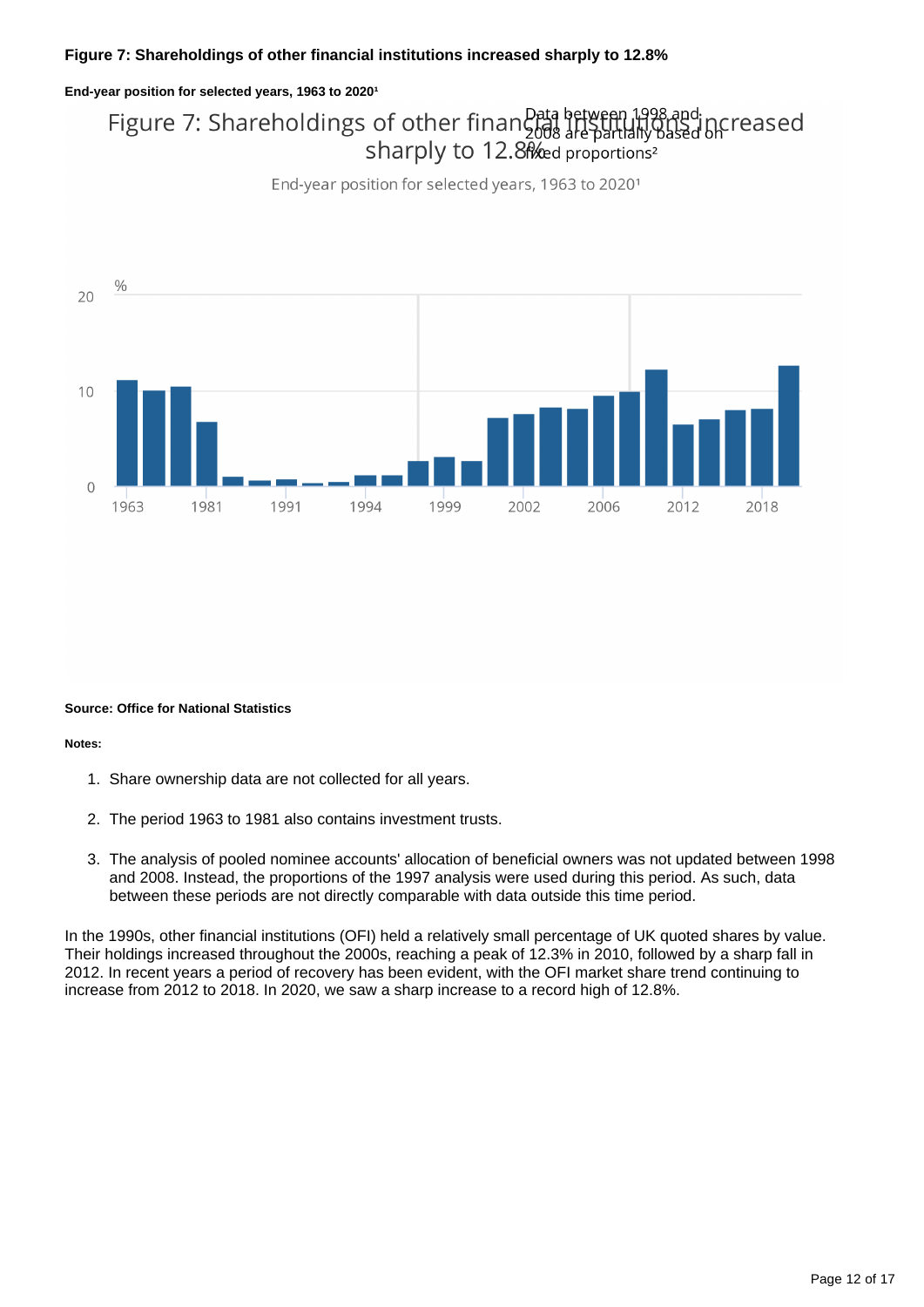# <span id="page-12-0"></span>**8 . Public sector**

### **Figure 8: Shareholdings of the public sector continued to fall**

End-year position for selected years, 1963 to 2020<sup>1</sup>

Figure 8: Shareholdings of the pullate between 1998 and nued to fall End-year position for selected iyed proportion 8201



#### **Source: Office for National Statistics**

#### **Notes:**

- 1. Share ownership data not collected for all years.
- 2. The analysis of pooled nominee accounts' allocation of beneficial owners was not updated between 1998 and 2008. Instead, the proportions of the 1997 analysis were used during this period. Thus, data between these periods are not directly comparable with data outside this time period

The UK government participated in the recapitalisation of several banks following the 2008 economic downturn. Since 2016, the remaining shares owned by the UK government in Lloyds TSB Group have been sold, reducing the proportion of public sector owned UK quoted shares. However, as of 31 December 2020 the government still owned a majority stake in Natwest Group PLC.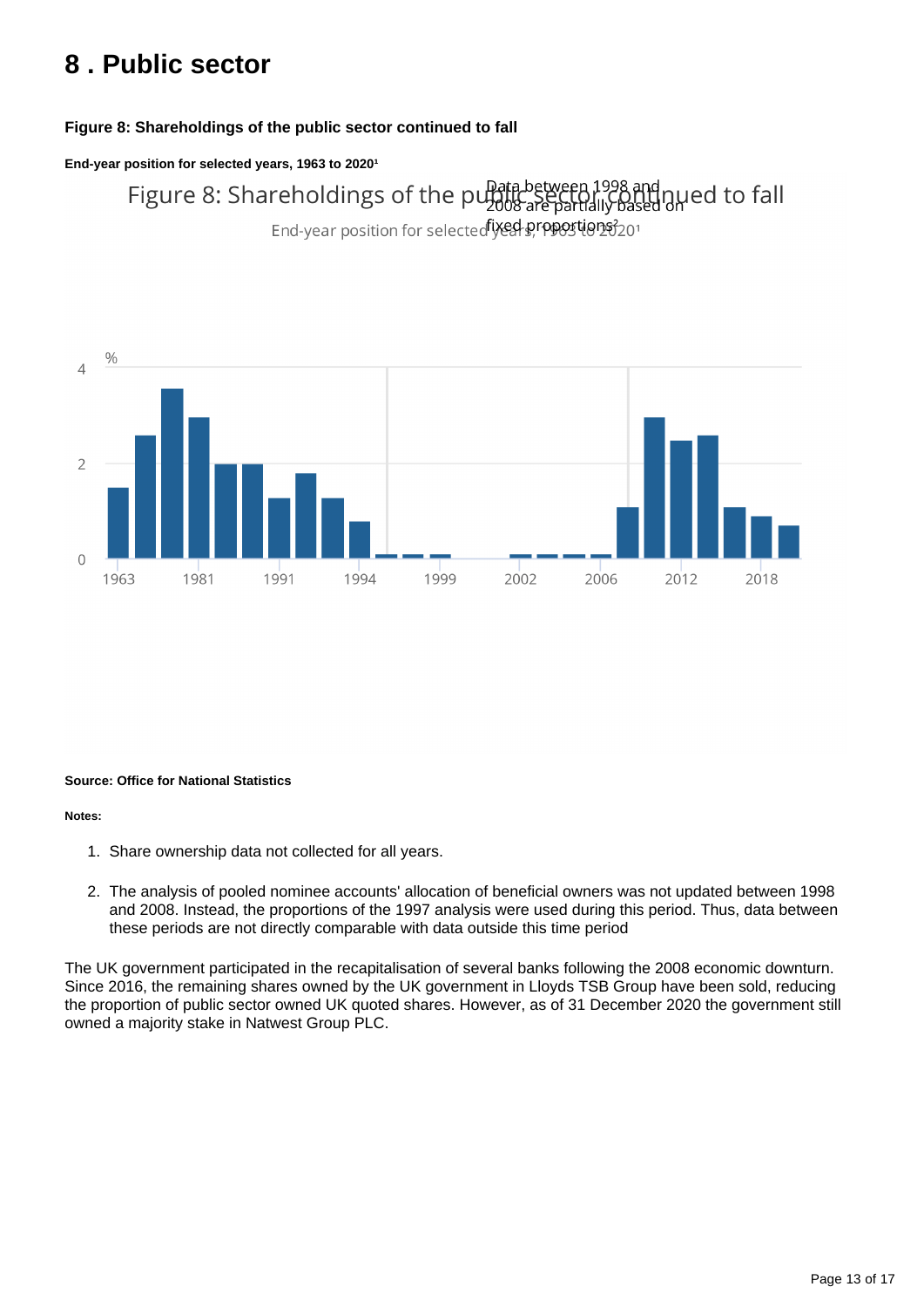# <span id="page-13-0"></span>**9 . Geographical breakdown**

### **Figure 9: Less than 50% of UK quoted shares held overseas owned by North American residents**

**Geographical breakdown of rest of the world holdings of UK shares at 31 December 2020**

Figure 9: Less than 50% of UK quoted shares held overseas owned by North American residents

Geographical breakdown of rest of the world holdings of UK shares at 31 December 2020



#### **Source: Office for National Statistics**

#### **Notes:**

- 1. Components may not sum because of rounding.
- 2. Crown dependencies refers to Jersey, Bailiwick of Guernsey, and Isle of Man.
- 3. Asia excludes the Middle East.
- 4. Middle East includes Bahrain, Israel, Jordan, Kuwait, Lebanon, Oman, Qatar, Saudi Arabia and United Arab Emirates.

On 31 December 2020, the rest of the world held 56.3% (£1.22 trillion) of UK-domiciled companies' quoted shares. Figure 9 gives a geographical breakdown of where the rest of the world shares are held. North America, although holding the largest proportion, dropped to 46.0% (from 51.3% in 2018) with Europe rising 5.3 percentage points to 29.4%. Australasia and Oceania's proportions also increased to 4.1%.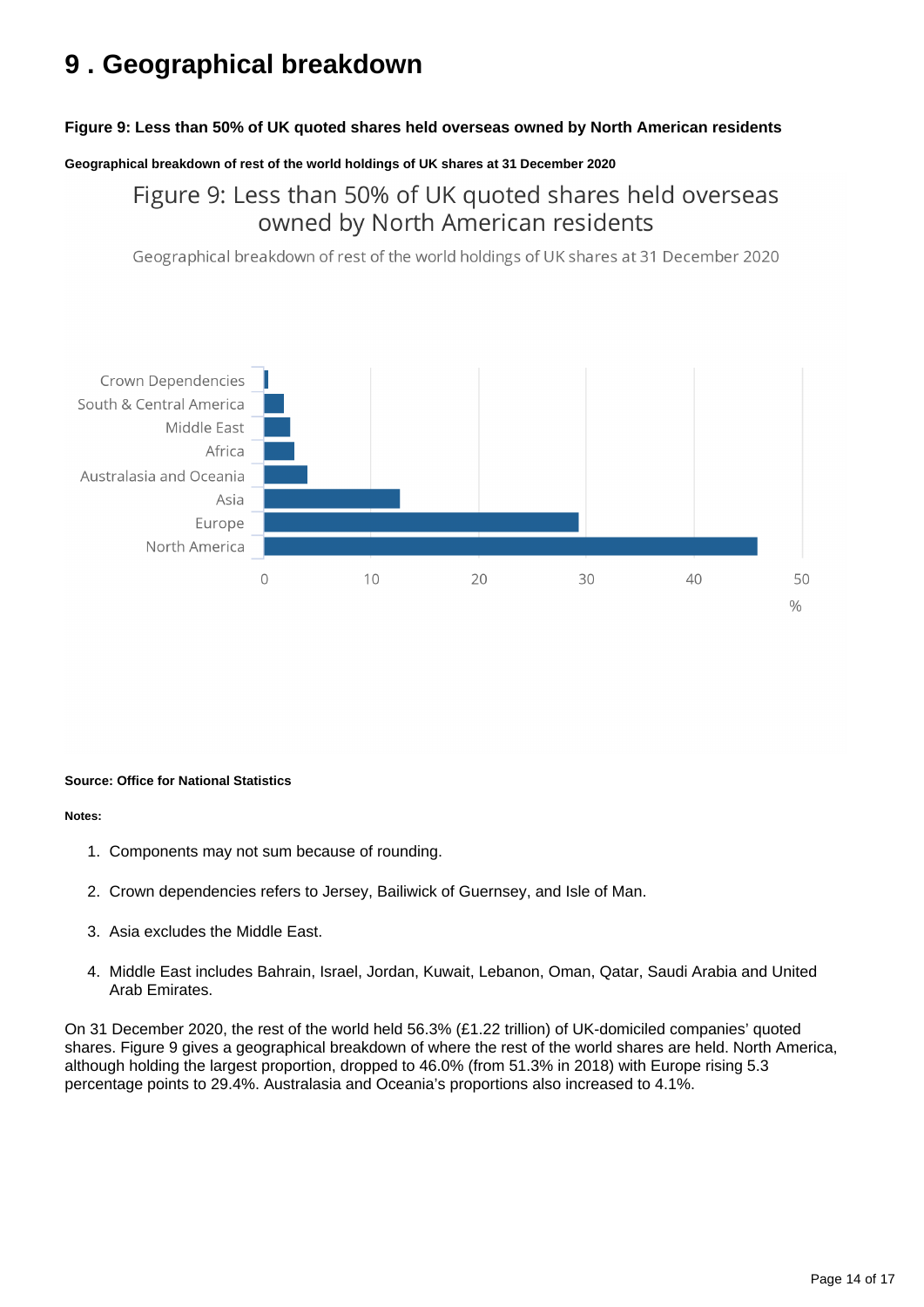| Table 3: Rest of the world holdings of UK quoted shares by beneficial owner |  |
|-----------------------------------------------------------------------------|--|
| At 31 December 2020                                                         |  |

**Percent £ billion**

|                                     |       |       | North America Other RoW North America Other RoW |         |
|-------------------------------------|-------|-------|-------------------------------------------------|---------|
| Unit trusts                         | 56.3  | 23.4  | 315.9                                           | 154.2   |
| <b>Other financial institutions</b> | 24.3  | 37.9  | 136.5                                           | 249.8   |
| <b>Pension funds</b>                | 15.0  | 6.4   | 84.2                                            | 42.2    |
| <b>Insurance companies</b>          | 0.9   | 0.9   | 4.9                                             | 5.9     |
| <b>Individuals</b>                  | 0.0   | 0.0   | 0.0                                             | $0.0\,$ |
| Public sector <sup>2</sup>          | 0.5   | 19.6  | 2.7                                             | 129.2   |
| <b>Charities</b>                    | 0.7   | 0.0   | 3.8                                             | $0.0\,$ |
| <b>Banks</b>                        | 1.9   | 9.5   | 10.4                                            | 62.6    |
| Private non-financial companies 0.6 |       | 2.3   | 3.1                                             | 15.2    |
| <b>Investment trusts</b>            | 0.0   | 0.0   | 0.0                                             | $0.0\,$ |
| Total <sup>1</sup>                  | 100.0 | 100.0 | 561.4                                           | 659.1   |

Source: Office for National Statistics

#### **Notes**

- 1. Components may not sum because of rounding.
- 2. Public sector comprises local government, central government, and public corporations.

Using the analysis of Orient Capital, Table 3 shows the beneficial owners of shares based outside the UK, with North America shown separately to other areas. North American investors have increasingly invested directly in the ordinary shares of UK companies listed on the London Stock Exchange. Several UK companies also have American Depositary Receipt (ADR) programmes established for North American investors to trade foreign shares and receive paid dividends in US dollars.

Given that around a third of shares owned by the RoW are held in countries with a favourable tax situation and the ultimate owners country of origin is not currently known, publishing a country level breakdown could be misleading. Therefore we will continue to publish these data on a continent basis only.

# <span id="page-14-0"></span>**10 . Ownership of UK quoted shares data**

[Ownership of UK Shares](https://www.ons.gov.uk/economy/investmentspensionsandtrusts/datasets/ownershipofukshares) Dataset | Released 3 March 2022 Additional reference tables for ownership of quoted UK shares.

# <span id="page-14-1"></span>**11 . Glossary**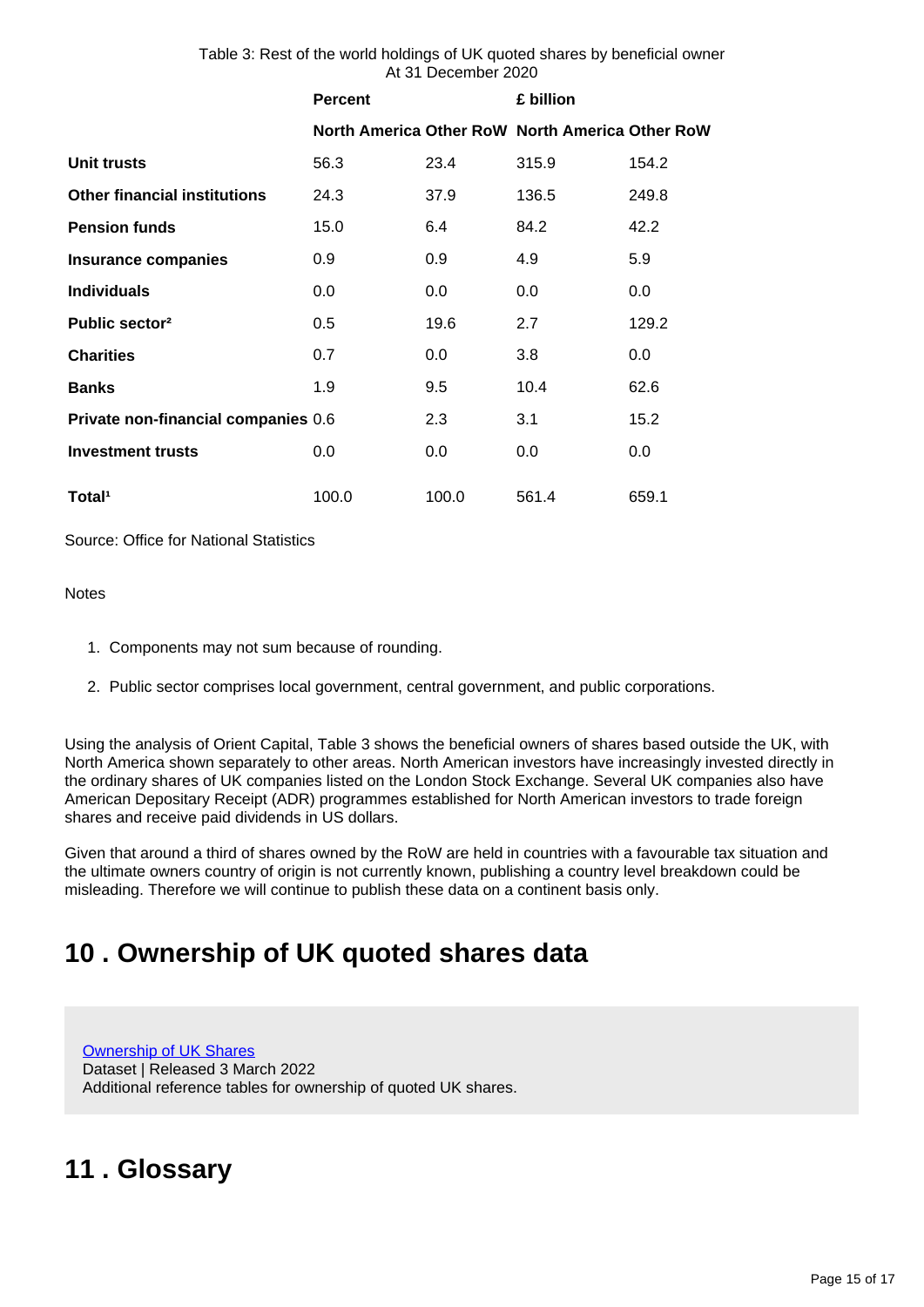### **Beneficial owner**

The true, underlying owner of the share who receives the benefits of holding the security, such as the income through dividends.

### **Other financial institutions**

An entity whose principal activity is the production of financial services. For the purposes of this publication other financial institutions refers to other financial intermediaries (except insurance corporations and pension funds), financial auxiliaries, captive financial institutions and money lenders.

### **Multiple-ownership pooled nominee accounts**

An entry on the share register representing two or more beneficial owners from at least two different sectors. The beneficial owners must be established through the Companies Act 2006 Section 793 request, because the electronic register does not give a complete breakdown of beneficial ownership.

### **Quoted shares**

Shares that are quoted on the London Stock Exchange, and that can be openly traded between investors.

### **UK-domiciled companies**

Companies which the London Stock Exchange has identified as UK incorporated.

# <span id="page-15-0"></span>**12 . Measuring the data**

This biennial statistical bulletin provides estimates of holdings of ordinary shares in UK-domiciled quoted companies by sector of beneficial ownership. Only companies listed on the London Stock Exchange (LSE), and whose country of incorporation is listed as UK according to the LSE are included in the analysis in this bulletin.

Share ownership is measured using data from Euroclear (CREST), the electronic settlement system for equity share trading and further analysis of share registers. The majority of shares, in terms of value, are held in multipleownership pooled accounts (50.4% at the end of 2020). The shares have been allocated to individual beneficial owners using further analysis of share registers. To identify an estimate of the true beneficiary of these pooled accounts, a sample of the accounts from company share registers was analysed by Equiniti and Orient Capital.

The CREST dataset does not include shares held in paper form. The dataset which was used to analyse the difference between paper and electronic shares came from the LSE. These paper shares have been apportioned to the different beneficial owners based on this analysis, laid out in the [Ownership](https://www.ons.gov.uk/economy/investmentspensionsandtrusts/methodologies/ownershipofukquotedsharesqmi) [of UK quoted shares QMI](https://www.ons.gov.uk/economy/investmentspensionsandtrusts/methodologies/ownershipofukquotedsharesqmi).

In previous years, external users' observations of the data reflected the extent to which the published data differed from outside data. As such, the number of Alternative Investment Market (AIM) companies was increased in the sample to better represent the shareholdings of beneficial owners in these companies. This breakdown is shown in Table 2.

More quality and methodology information on strengths, limitations, appropriate uses, and how the data were created is available in the [Ownership of UK quoted shares QMI .](https://www.ons.gov.uk/economy/investmentspensionsandtrusts/methodologies/ownershipofukquotedsharesqmi) All the tables, charts, and datasets in this bulletin, are on this basis.

The broad composition of share ownership at the end of 2020 was similar to 2014, 2016 and 2018. Each of the publications followed the same broad methodology, set out in the **Share Ownership Methodology** published in 2013, and first implemented in the 2014 publication.